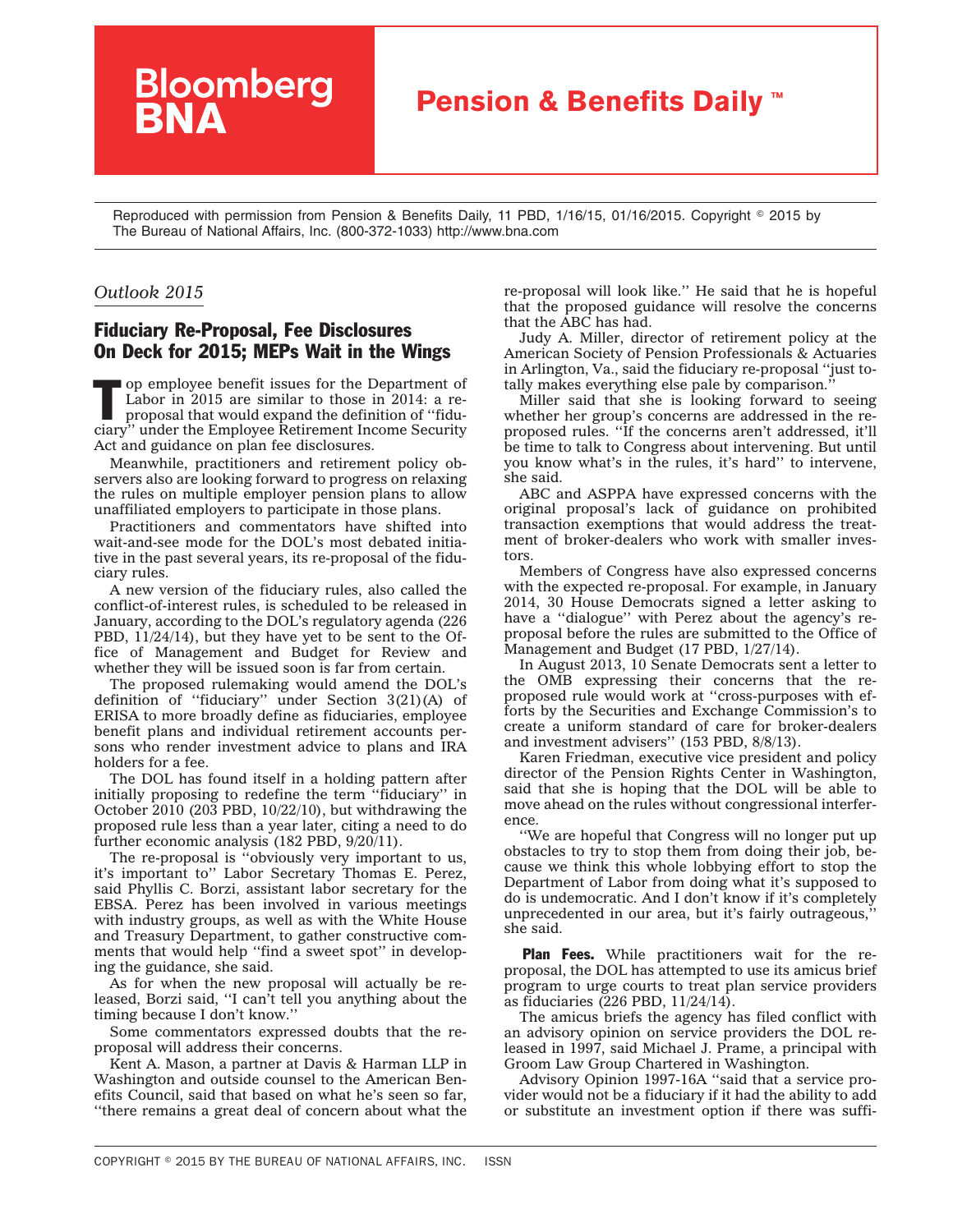cient advance notice given to the plan sponsor fiduciaries on the disclosure regarding the fee impact and other requirements. So there was basically a negative consent approach,'' Prame said.

That negative consent provision is important because a service provider might have thousands of plans across the country. If it wanted to make changes to its investment platforms, it would be ''nearly impossible to get positive consent'' on a timely basis from each plan, he said.

Indirect litigation in a pair of DOL amicus briefs filed in 2014 conflicts with the advisory letter, Prame said.

In *Leimkuehler v. American United Life Insurance Co.,* 7th Cir., No. 12-1081, 4/16/13(74 PBD, 4/17/13), the DOL argued that American United Life Insurance Co.'s ability to delete or substitute the funds available to participants was sufficient to impose fiduciary status on AUL. The DOL acknowledged in its amicus brief that AUL never actually used its contractual authority to alter the funds available to participants, but insisted that the insurer exercised its authority by continuing to invest in its chosen mutual funds rather than less expensive funds and share classes.

In *Santomenno v. John Hancock Life Ins. Co.,* 2014 BL 267210, 3d Cir., No. 13-3467, 9/26/14(188 PBD, 9/29/14), the DOL urged the U.S. Court of Appeals for the Third Circuit to reverse a district court decision in favor of John Hancock Life Insurance Co. and find that the company acted as a fiduciary in managing a lineup of Section 401(k) plan investment options

Both the Seventh and Third circuits rejected the DOL's arguments.

Despite those losses, Prame said that he expects the agency to ''push this point in 2015,'' that the ability to add, delete or substitute makes a plan service provider a fiduciary under ERISA.

''They won't stop with just a couple of circuits,'' he said.

He might not have to wait long.

In *McCaffree Fin. Corp. v. Principal Life Ins. Co.,* 2014 BL 351329, S.D. Iowa, No. 4:14-cv-00102-SMR-HCA, 12/10/14) (241 PBD, 12/17/14), which is similar to *Leimkuehler* and *Santomenno*, the U.S. District Court for the Southern District of Iowa granted Principal Life Insurance Co.'s [motion to dismiss,](http://www.bloomberglaw.com/public/document/McCaffree_Financial_Corp_v_Principal_Life_Insurance_Company_Docke/2) finding that the provider wasn't acting as a fiduciary under ERISA when it established the fees challenged by McCaffree Financial Corp. This was true even though the parties disputed whether the fees had been clearly and sufficiently disclosed, the court said.

The case has been appealed to the U.S. Court of Appeals for the Eighth Circuit. If the DOL does submit an amicus brief in *McCaffree*, the deadline for it could be as early as Feb. 24.

**'Ollie North Approach.'** Among other items the DOL has been working on is a final rule under Section 408(b)(2) of ERISA that would require service providers to provide a fee disclosure guide to plan sponsors.

The proposed rules followed final fee disclosure rules released in February 2012 (22 PBD, 2/3/12), which Borzi called ''an important achievement,'' because they required service providers to disclose information about fees. ''And that's a real breakthrough,'' she said.

The proposed rule (RIN 1210-AB53), issued in March 2014, would require retirement plan service providers to furnish a guide, much like a ''road map,'' that would help fiduciaries locate specific information within their documents, such as the compensation the provider receives (48 PBD, 3/12/14).

Trade groups, however, have asked the DOL to put a hold on its fee disclosure guide project. A joint Jan. 5 letter signed by 11 organizations, including the American Benefits Council, the ERISA Industry Committee, the Insured Retirement Institute, the Plan Sponsor Council of America and the SPARK Institute, said that feedback from plan sponsors was inconsistent with a conclusion that a guide is needed (4 PBD, 1/7/15).

''There is nothing'' in the letter ''they haven't said before orally and in writing,'' Borzi said.

The guidance is important because small plan sponsors can be overwhelmed with the amount of information they get from their service providers, Borzi said.

''One of the things I've been worried about in these 408(b)(2) disclosures is the Ollie North approach,'' she said.

Oliver North, of Iran-Contra fame in the 1980s, complied with a congressional subpoena by inundating Congress with ''every single piece of paper so he could insulate himself from the argument that 'you didn't tell us this,' '' Borzi said.

The Ollie North approach sparked the fee disclosure guide project, because as with North, Borzi said she was concerned ''that there were some in the industry that would overwhelm'' small employer plan sponsors with information that wouldn't be useful to them.

Olivia S. Mitchell, executive director at the Pension Research Council at the Wharton School of the University of Pennsylvania, said that despite the attention paid to the fiduciary re-proposal, a higher priority for the DOL might be its guidance on defined contribution plan distributions and fee disclosures.

In addition to its fee disclosures project, the DOL is set to release a proposed rule (RIN 1210-AB20) later this year  $(226 \overline{PBD}, 11/24/14)$  that would require that pension benefit statements for defined contribution plans include lifetime income illustrations, such as projections of a plan participant's account balance at retirement and how much that would amount to on a monthly basis in a form of an annuity.

''You can potentially show an immediate benefit from driving down fees and protecting people's lifetime income streams. I think we don't really know because this is a government with two years' life left in it, so we're focusing a lot on what's going to be the legacy of this administration. But I think they would probably be very proud to have regulations out on payouts and on fees,'' she said.

Lifetime income streams will indeed remain an important issue going into 2015, not only for the DOL, but also for Treasury and on Capitol Hill, said Rhonda G. Migdail, of counsel at Keightley & Ashner LLP in Washington.

''I believe that lifetime income issues will continue to be an ongoing priority on both the regulatory and legislative agendas during 2015, said Migdail, who, before joining Keightley & Ashner, was a manager in the IRS's Employee Plans division.

''Additional guidance on issues relating to lifetime income from retirement plans is already part of the Department of the Treasury 2014-2015 Priority Guidance Plan and ongoing discussions on the Hill have recognized the need to ensure that Americans do not outlive their savings once they retire,'' Migdail said.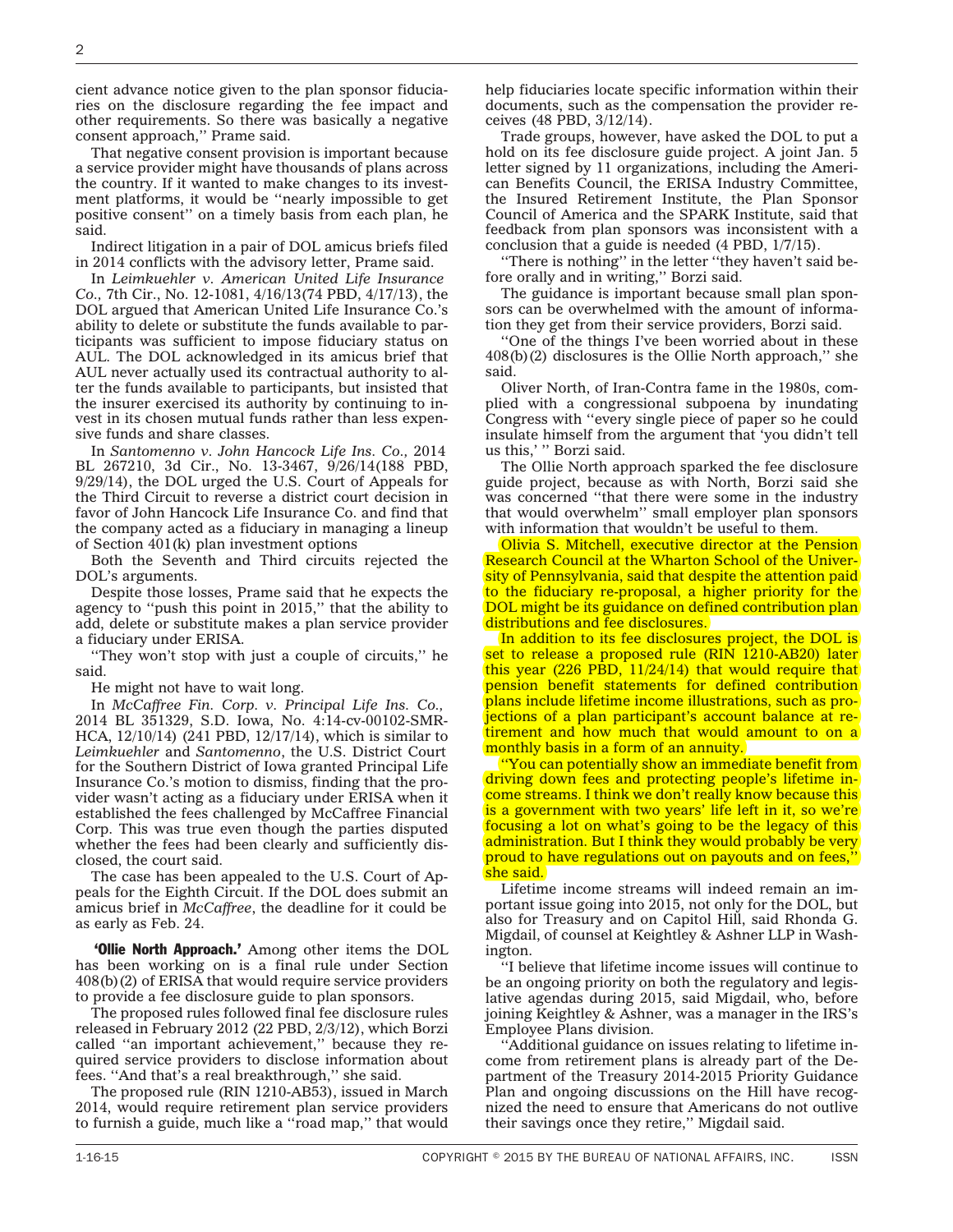Under ERISA's commonality requirement, a MEP can consist only of employers that have a common bond and exercise direct or indirect control over the plan, typically by geographic area or similar industry. MEPs are currently found, for example, among rural electric companies and farming cooperatives.

ployers to participate in MEPs.

**MEPs.** During 2014, there were also a number of recommendations and proposals made to relax the requirements for multiple employer plans by amending ERISA's commonality requirements to allow more em-

Bills from Sen. Tom Harkin (D-Iowa) (S. 1979), who retired at the end of last year (28 PBD, 2/11/14), and Sens. Susan Collins (R-Maine) and Bill Nelson (D-Fla.) (S. 1970)(20 PBD, 1/30/14) would have allowed for the creation of ''open MEPs.''

The American Benefits Council, in its 2014 report ''A 2020 Vision: Flexibility and the Future of Benefits,'' also promoted the concept of open MEPs (185 PBD, 9/24/14).

MEPs predated ERISA but were grandfathered into the benefits law when it passed in 1974, but since then, the DOL ''has systematically and methodically used its authority to eliminate the possibility of any new ones,'' said Joshua Gotbaum, who served as director of the Pension Benefit Guaranty Corporation from 2010 to August 2014 (134 PBD, 7/14/14).

Congressional interest in MEPs has been around since at least 2011 (207 PBD, 10/26/11).

That legislation wasn't passed in 2014 to expand MEP participation was a ''tragedy,'' said Gotbaum, a guest scholar in the economic studies program at the Brookings Institution in Washington.

To encourage more MEPs, employers must know that the rules would lessen the burden of ERISA's fiduciary duty requirements, Gotbaum said.

A critical factor in employers' lack of interest in joining any type of MEP under current law is the ''bad apple rule.'' Under that rule, if one of the participating employers in a MEP performs a disqualifying act, then all the other participating employers will be considered as having performed that disqualifying act.

Three things prevent more employers from offering defined benefit-type plans, said Gotbaum: cost, volatility and ''regulatory overkill.''

''We punish employers for offering employee benefit plans. We make them fiduciaries, and they don't want to be fiduciaries. And as long as we do that, they're going to look for ways to pay their employees without dealing with the departments of Labor and Treasury,'' he said.

The ''critical point'' of the Harkin legislation, titled the USA Retirement Funds Act, is that it would have imposed no fiduciary duty on the employer, he said.

That Republicans and Democrats have sponsored or co-sponsored MEP legislation shows that there is interest on both sides of the aisle in these plans, said Friedman, of the Pension Rights Center.

Friedman said her organization supported the Harkin bill because it was a pooled plan, and would have had a strong regulatory body with a board of trustees overseeing the plans. ''We support the right kind of MEP,'' she said.

Karen Ferguson, director of the Pension Rights Center, said that for open MEPs to work, they would need ''incredibly strong oversight and protections and even licensing of the fiduciaries.''

''So, yes, there is a lot of interest in that, and there will be a lot of discussion in 2015 about it.''

Even though Congress is dominated by one party this year, it is still going to spend ''an awful lot of time trying to figure out what it wants to do now that is urgent,'' which means that it's unclear where MEP legislation might be introduced, Gotbaum said.

**MEPs: The DOL Response.** The history of fraudulent multiple employer welfare arrangements makes some people, including the DOL, very nervous about open MEPs.

A MEWA is defined by ERISA as any employee welfare benefit plan or other arrangement that is established or maintained by two or more employers to offer or provide welfare benefits to their employees.

Fraudulent, or sham, MEWAs aren't MEWAs at all. Instead, as the DOL and Treasury have said, the operators of these fraudulent enterprises are typically just con artists.

''In our mind, there's really not a discernible difference between the structure they want to allow in these open MEPs and the MEWA structure which we've had so much trouble with over the years,'' Borzi said.

The DOL most recently ruled on MEPs in 2012, in a pair of advisory opinions, 2012-03A and 2012-04A, both dated May 25. In the former opinion, the DOL held that a consolidation of several unrelated abandoned plans wasn't a single plan under ERISA (102 PBD, 5/29/12). In the latter opinion, the agency said that an open MEP retirement plan maintained for employees of a limitedpurpose corporation designed to operate the plan and for the employees of unrelated employers wasn't a single multiple employer plan under ERISA (102 PBD, 5/29/12).

''My concern is none of the proposals that I've seen and I can't say that I've seen all of them—but none of them seem to address our consumer protection concerns,'' Borzi said.

The commonality requirement sets an accountability mechanism so that promoters aren't able to decide on their own their fees or what they'll provide, she said.

''What I want to know is, what do you suggest we do to provide the consumer protection that's essential to make sure we don't have the whole range of scandals like we had with MEWAs?'' she said.

**Retirement Plan Vehicles.** With the enactment of crucial and controversial provisions to ERISA regarding multiemployer defined benefit plans included in federal budget legislation passed by Congress in December (see related article in this issue) (242 PBD, 12/18/14), Congress may be less interested in significant retirement legislation this year, Miller said.

The revisions regarding multiemployer plans was a "major event," Miller said, "but with multis out of the way, I'm not sure barring tax reform that there will be a vehicle for positive retirement savings provisions.''

However, some legislators have expressed serious interest in retirement issues, such as Sen. Orrin G. Hatch (R-Utah), chairman of the Senate Finance Committee, who introduced the Secure Annuities for Employee (SAFE) Retirement Act (S. 1270) in July 2013 (132 PBD, 7/10/13), along with Sen. Ron Wyden (D-Ore.), ranking member of the Finance Committee, Miller said.

Efforts to bolster Social Security's disability insurance fund solvency also could provide a vehicle for retirement proposals, said Jason J. Fichtner, senior re